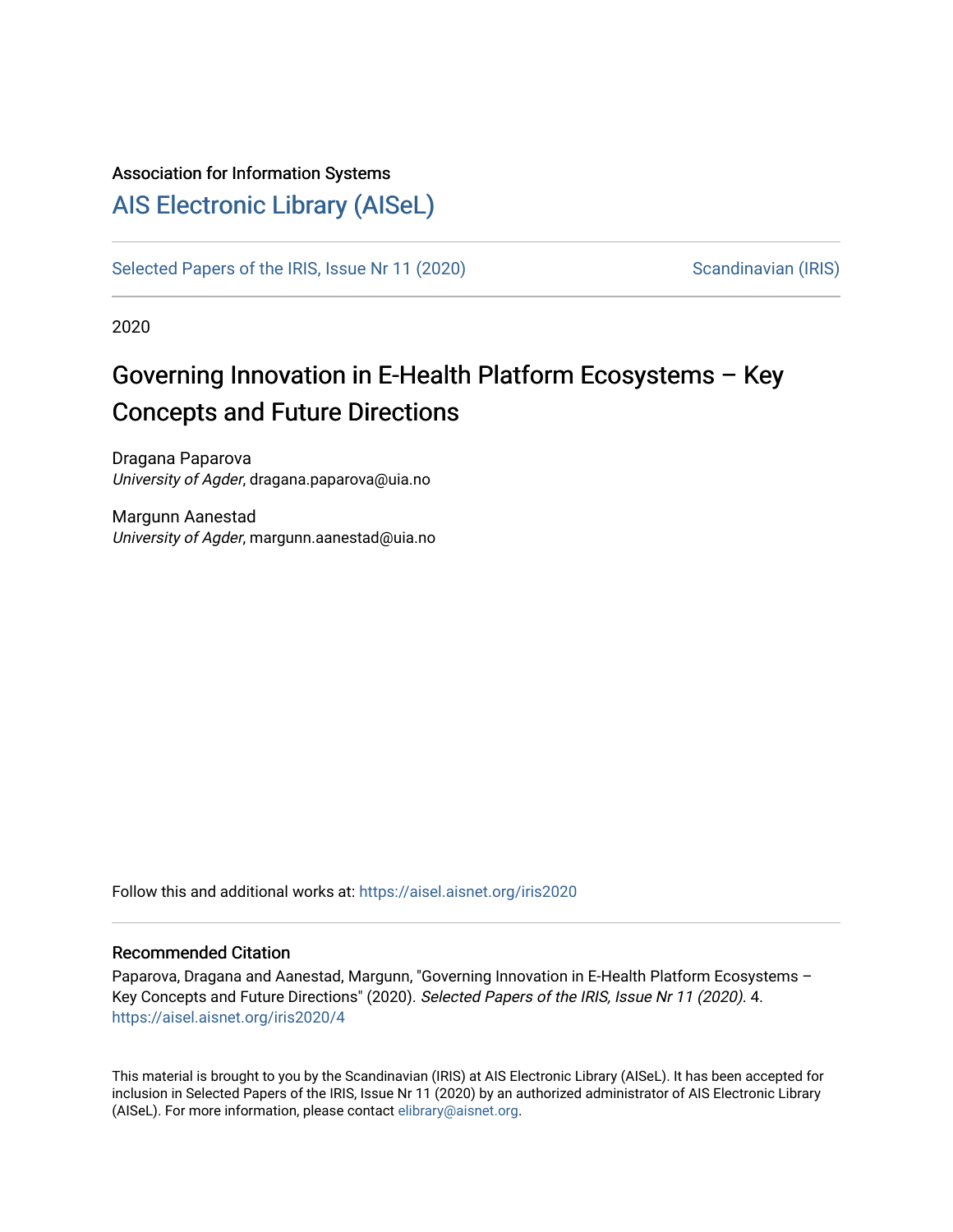## **GOVERNING INNOVATION IN E-HEALTH PLATFORM ECOSYSTEMS – KEY CONCEPTS AND FUTURE DIRECTIONS**

*Research paper*

Paparova, Dragana, University of Agder, Kristiansand, Norway, dragana.paparova@uia.no Aanestad, Margunn, University of Agder, Kristiansand, Norway, margunn.aanestad@uia.no

## **Abstract**

*This paper conceptualizes knowledge in the IS literature on governing innovation in platform ecosystems using boundary resources. Platform innovation arises when platform owners realize the need to expand the functionalities and invite external actors with specialized knowledge to do so. We conduct a literature review to identify the relevant concepts on governing innovation in platform ecosystems in IS and adapt them to the specific settings of the eHealth context. As most relevant concepts, we identify: 1) boundary resources as governance mechanisms: openness vs. control; 2) co-creating platform innovation across heterogeneous actors: accommodation vs. resistance; and 3) platform innovation within the underlying architecture: stability vs. flexibility. We then derive areas that should be prone to further research in eHealth, defined as: 1) patient data as a resource for eHealth platform innovation; 2) the role of institutions in eHealth platform innovation; and 3) innovating within platform-oriented eHealth information infrastructures. This paper contributes by expanding the understanding of the current state of knowledge in IS on governing innovation in platform ecosystems and provides basis for further research adapted to the eHealth context settings.*

*Keywords: platform innovation, boundary resources, third-party development, eHealth*

## **1 Introduction**

The healthcare sector is of central societal importance and has been a central empirical domain also for IS scholars (Fichman et al., 2011). Currently, the digital transformation in healthcare is driven by an increasingly central role for patients, parallel to the "consumerization" that accompany digital transformation in other sectors (Agarwal et al., 2010). Patient-centric healthcare systems seek to empower and engage patients to care for their own health, and this is enabled by the growth of easily available and affordable medical devices and software to work with smartphone applications, welfare technologies and wearable devices. This transformation involves not only patients themselves as more central actors, but also novel technology actors, both in the device, software and analytics industries. These actors are not necessarily part of the established health IT landscapes, and the need for harnessing the innovation potential from this segment has increased the interest of understanding the role of platforms as stimulators for thirdparty innovation.

The importance of platforms lies in their capabilities to enable modularization, where functionality is distributed between the core and complementing modules provided by third-party actors (Karhu et al., 2018). In this paper, we rely on Tiwana's (2013) definition of platforms as the "extensible codebase of a software-based system that provides core functionalities shared by apps that interoperate with it, and the interfaces through which they interoperate" (Tiwana, 2013). Platform architectures have been found to facilitate generative third-party development (Ghazawneh and Henfridsson, 2010; Eaton et al., 2015, de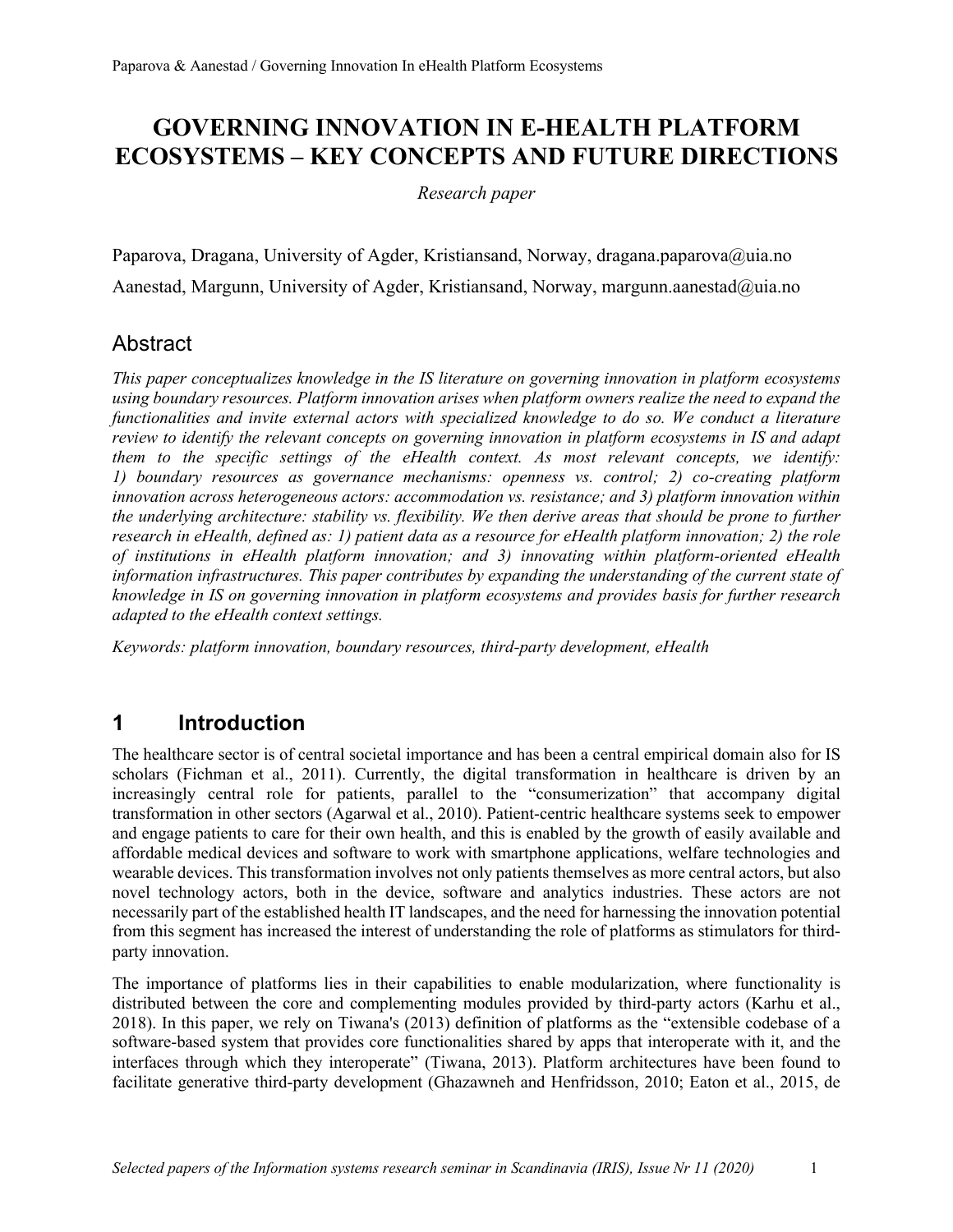Reuver and Sørensen, 2018), but the generative potential still needs to accompany a certain level of control over the platform externalities.

Third-party innovation emerges when platform owners realize the need to extend the platform functionalities in an area they are not specialized in (Bygstad, 2015) and invite external actors to build novel components which have not been foreseen in the initial design phase of the platform (de Reuver et al., 2020, 2018). Although boundary resources can orchestrate the development of modules in the platform periphery (Tiwana, 2013), extending the platform ecosystem can still result with ill-performing apps (de Reuver et al., 2020), large fragmentation of functionalities that are not compliant with the overall vision of the platform (Bygstad, 2015), or lead towards platform lock-in, where the core becomes increasingly dependent on third-party functionalities. To avoid such scenarios, platform owners need to find the proper balance between using boundary resources to "open up" the platform to external actors, while also exercising control over third-party innovations in the periphery.

We stick to defining boundary resources as "the software tools and regulations that serve as interfaces for the arm's-length relationship between the platform owner and the application developer" (Ghazawneh and Henfridsson, 2013). Such resources can consist of, but are not limited to: application programming interfaces (APIs), software development kits (SDKs), contract agreements, app distribution channels, and similar tools that increase the value for third-party developers.

Platform innovation gets increasingly intermingled in eHealth, where the partitioning of decision rights between platform owners and third-parties is not always clear, as diverse stakeholders appear on both sides of the platform – the core and the periphery. Due to the divergence of institutions involved at a national, regional and local level, multiple governmental bodies with overlapping jurisdictions, as well as private third-party vendors as part of the ecosystem, governance decisions spread across the entire healthcare information infrastructure, and not just within standalone platforms. Such differences impose the need to adjust decision-making on eHealth platform ecosystem innovation towards addressing the socio-technical complexity of the healthcare context settings.

This paper aggregates relevant conceptualizations on governing third-party innovation in eHealth platform ecosystems and adapts them to the healthcare context. While we find previous literature from all disciplines as fundamental and relevant, the purpose of the paper is to identify the current state of knowledge in IS and understand the distinct settings of eHealth platform ecosystems. Our research question is: what are the conceptual approaches in the IS literature on governing innovation in eHealth platform ecosystems? To answer this question, we conducted a systematic literature review to summarize the relevant concepts that are present in the IS literature and adjust them to the healthcare settings.

For the purpose of this paper, we put our focus on the technology-oriented perspective of platforms, where platforms are defined as "a set of stable components that support variety and evolvability in a system by constraining the linkages among the other components" (Schreieck et al., 2016). Such a perspective supports understanding the distinct settings of eHealth platforms by not treating them as multi-sided markets connecting buyers and sellers (de Reuver et al., 2018), but as "coordinating devices among innovators" (Gawer, 2014). Anyhow, we do not exclude publications discussing the relevant concepts from a market-oriented perspective, as we acknowledge that these perspectives interact and should not be considered in isolation.

This review will be useful to researchers in IS and eHealth as a basis for conceptualizing the governance of platform ecosystems using boundary resources as facilitators for innovation. Our findings also provide useful insights for practitioners in both, the public and private sector for making more informed decisions about governing platform ecosystems. The paper is organized as follows. In the next section, we describe our literature review design and paper selection process. Moving further, we highlight the relevant concepts in the IS field up to date and apply them to eHealth. In the discussion, we adjust the concepts to the eHealth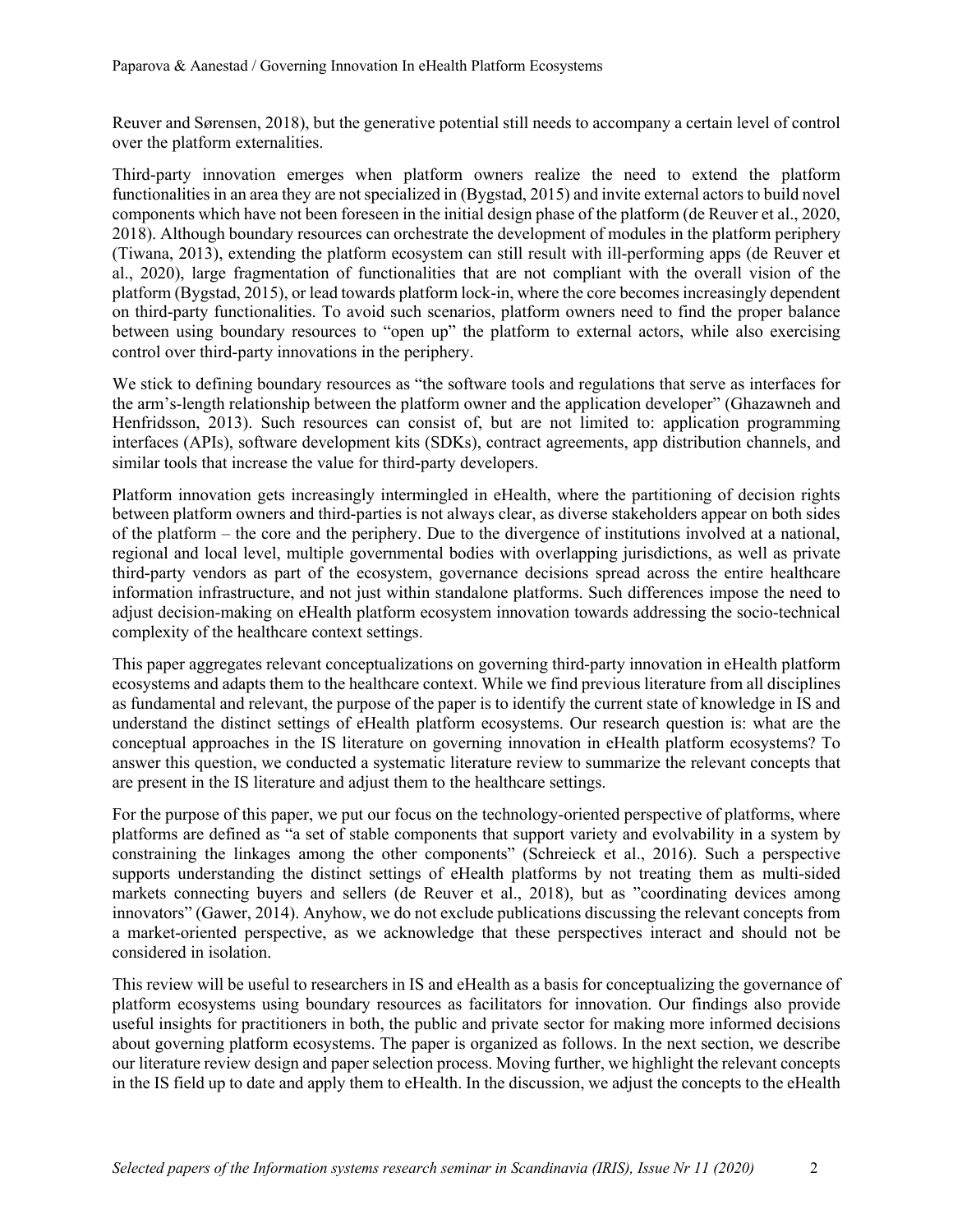context and point towards areas that should be prone to further research. Finally, we highlight the contributions and limitations of our study.

### **2 Literature Review Design**

To understand the relevant concepts on governing innovation in eHealth platform ecosystems, we conducted a systematic literature review (Webster and Watson, 2002) using a hermeneutic approach (Boell and Cecez-Kecmanovic, 2014), to aggregate present knowledge in the IS field. We searched the following databases: Web of Science (Web of Knowledge) and AIS Electronic Library (AISeL) to retrieve publications relevant to our research interest.

Initially, we searched for keywords and their variations, grouped within the following keyword sets: "boundary resources", "third-party innovation", "platform ecosystems" and combined them with "eHealth". Since the results retrieved a low volume of articles on eHealth platform innovation and also publications which we considered irrelevant to our research focus, we decided to extend the search by not limiting it to eHealth. That way, we got a broader perspective on the relevant concepts investigating platform innovation in the IS literature and contemplated it with publications focusing especially on the eHealth field.

We included publications that were peer reviewed, written in English and published in journals, conferences and books in the following date range 2000-2020. We excluded publications that were duplicates and irrelevant to the keywords and research area. On Web of Science, we additionally refined our search to include only the following document types: article, abstract of published item, book and book chapter. The search was limited to the following categories: computer science information systems, computer science interdisciplinary applications, multidisciplinary sciences, medical informatics, health care sciences services, management and business.

Our keyword search retrieved 649 publications. The main selection process involved two rounds. In the first round, we primarily selected publications based on their title, abstract, and keywords. At this stage, we only included publications that addressed all three keyword groups, or their variations, as defined above: "boundary resources", "third-party innovation", and "platform ecosystems". Such an approach helped us use boundary resources as the main unit of analysis for conceptualizing platform innovation (de Reuver et al., 2018). Therefore, we eliminated publications that discussed these keyword groups in isolation. At this point, we also eliminated articles discussing the concepts in complementary fields, such as: computer science, hardware computing, or software engineering.

We suspected that some publications may not have used "boundary resources", "third-party development", or "platform ecosystem" as exact keywords in the title, abstract, or keywords, but are still discussing these concepts in the main text. Thus, in the second round, we inspected the full texts and searched for all three keywords and their variations across the publication. This way we made sure not to eliminate relevant publications that use synonyms, and yet investigate the concepts of our interest. At this stage, we eliminated articles where the primary focus is on complementary issues, such as patient-generated healthcare data, integration of silo heavyweight systems, information infrastructures, artificial intelligence, machine learning.

Therefore, we ended up with 21 publications that were to be read in full and ranked based on their relevance. To enrich this review with a solid volume of relevant publications, we further augmented 9 articles found via backwards research and additional 14 publications known to us from previous work. After reading them in full, we eliminated 8 articles which we considered irrelevant to our research focus and ended up with 36 final publications that are of interest in this literature review. The literature review process is summarized in Table 1.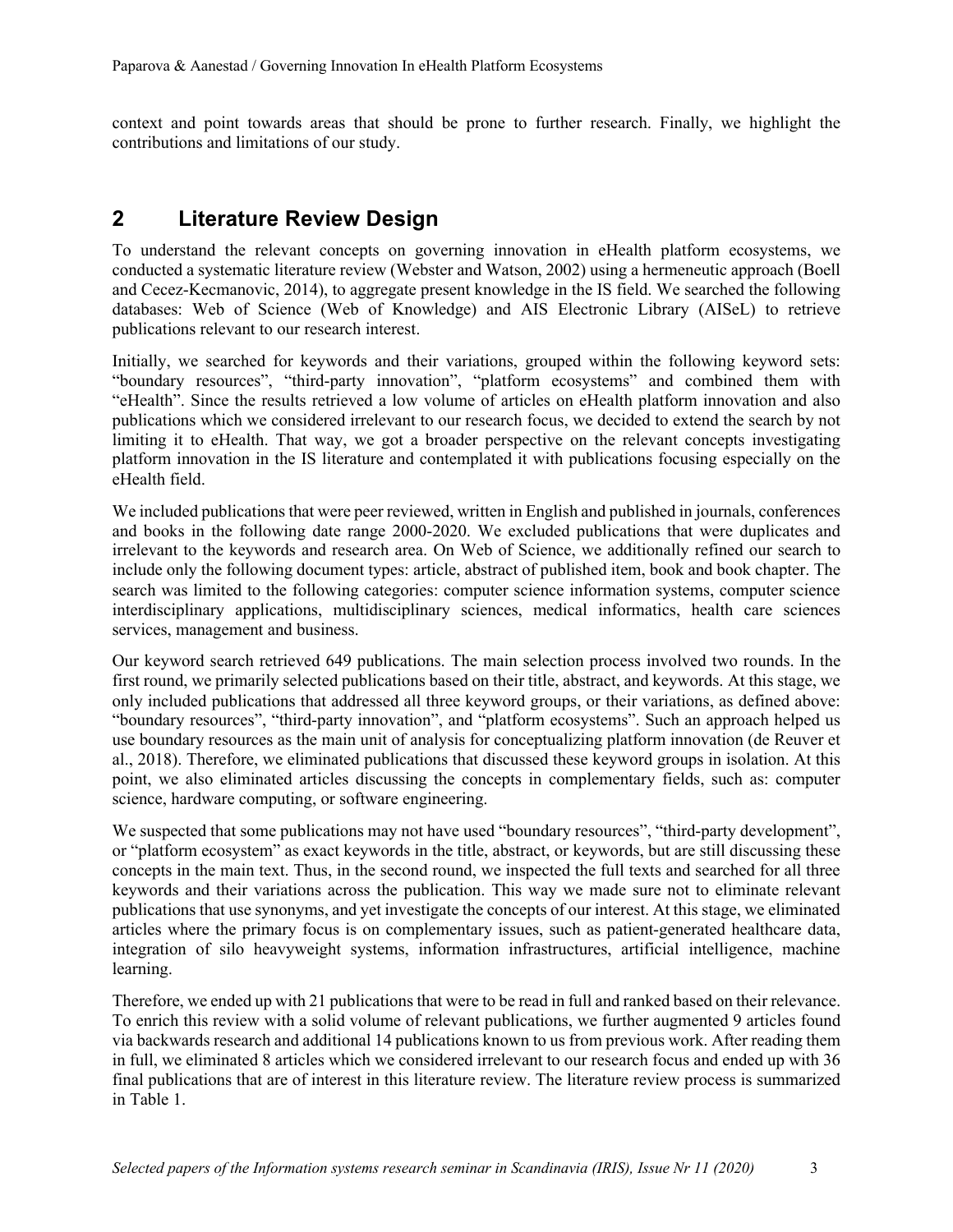#### Paparova & Aanestad / Governing Innovation In eHealth Platform Ecosystems

| <b>Database</b>               | <b>Search Keywords</b>                                                                                                                                                                                                                                                                                                                                                                                                                                                                                                                                                                                         | <b>Hits</b> | <b>Selected</b> | Final |
|-------------------------------|----------------------------------------------------------------------------------------------------------------------------------------------------------------------------------------------------------------------------------------------------------------------------------------------------------------------------------------------------------------------------------------------------------------------------------------------------------------------------------------------------------------------------------------------------------------------------------------------------------------|-------------|-----------------|-------|
| Web of                        | (("boundary resource" OR "boundary resources" OR                                                                                                                                                                                                                                                                                                                                                                                                                                                                                                                                                               | 379         | 16              | 10    |
| Science                       | "application programming interfaces" OR "API" OR "APIs"                                                                                                                                                                                                                                                                                                                                                                                                                                                                                                                                                        |             |                 |       |
| <b>AISEL</b>                  | OR "SDK" OR "SDKs" OR "software development kits" OR<br>"third-party development" OR "third party development" OR<br>"third-party applications" OR "third party applications" OR<br>"third-party developers" OR "third party developers" OR<br>"lightweight technology" OR "lightweight technologies")<br>AND<br>("platform" OR "digital platform" OR "digital platforms" OR<br>"ehealth platform" OR "eHealth platform" OR "ehealth<br>platforms" OR "eHealth platforms" OR "platform innovation"<br>OR "platform eco-systems" OR "platform ecosystems" OR<br>"platform eco-system" OR "platform ecosystem")) | 270         | 5               |       |
| <b>Backwards</b><br>citations |                                                                                                                                                                                                                                                                                                                                                                                                                                                                                                                                                                                                                |             |                 | 9     |
| Papers<br>known to us         |                                                                                                                                                                                                                                                                                                                                                                                                                                                                                                                                                                                                                |             |                 | 14    |
|                               |                                                                                                                                                                                                                                                                                                                                                                                                                                                                                                                                                                                                                |             | Summary         | 36    |

*Table 1. Summary of the literature review process.*

We used an inductive coding process to code the retrieved publications based on the data provided from the search. Even though we chose this exploratory approach, we had previous knowledge on the topic to guide us from the start. Based on the retrieved publications, three main concepts emerged. Across the three concepts, we also identified tensions which encompass decisions about governing platform innovation.

The first concept focuses on boundary resources as governance mechanisms for platform innovation, investigating the tension between openness and control. The second concept explores the role of heterogeneous actors in co-creating innovation in platform ecosystems, through the tension of accommodation and resistance to change. The third concept provides an understanding on supporting platform innovation within the underlying architecture, shaped by the tension of stability and flexibility.

We also added two additional parameters to understand the context of the three concepts. The first parameter regarded whether the publications discussed the relevant concepts in the general IS field, or in the eHealth context. The second parameter determines the main unit of analysis in the publication, distinguishing between: 1) boundary resources; 2) platform ecosystems; or 3) platform architecture. Although all publications encompass all three units of analysis, this coding shows which one is predominant. The summary of publications included and the coding process are represented in Table 2 below.

| <b>Publication Title</b>                                                                     | Authors                     | <b>Outlet</b>           | eHealth | Unit of analysis |    |    |
|----------------------------------------------------------------------------------------------|-----------------------------|-------------------------|---------|------------------|----|----|
|                                                                                              |                             |                         |         | BR               | PE | PА |
|                                                                                              | <b>Journal Publications</b> |                         |         |                  |    |    |
| The Digital Platform: A Research<br>Agenda                                                   | de Reuver et al.<br>(2018)  | <b>JIT</b>              |         |                  | X  |    |
| Distributed Tuning of Boundary<br>Resources: The Case of Apple's iOS<br>Service System       | Eaton et al.<br>(2015)      | <b>MIS</b><br>Ouarterly |         | X                |    |    |
| Complementors as connectors:<br>managing open innovation around<br>digital product platforms | Hilbolling et al.<br>(2020) | R&D<br>Manage-ment      |         | X                |    |    |
| Digital platform ecosystems                                                                  | Hein et al.<br>(2019)       | Electronic<br>Markets   |         |                  | X  |    |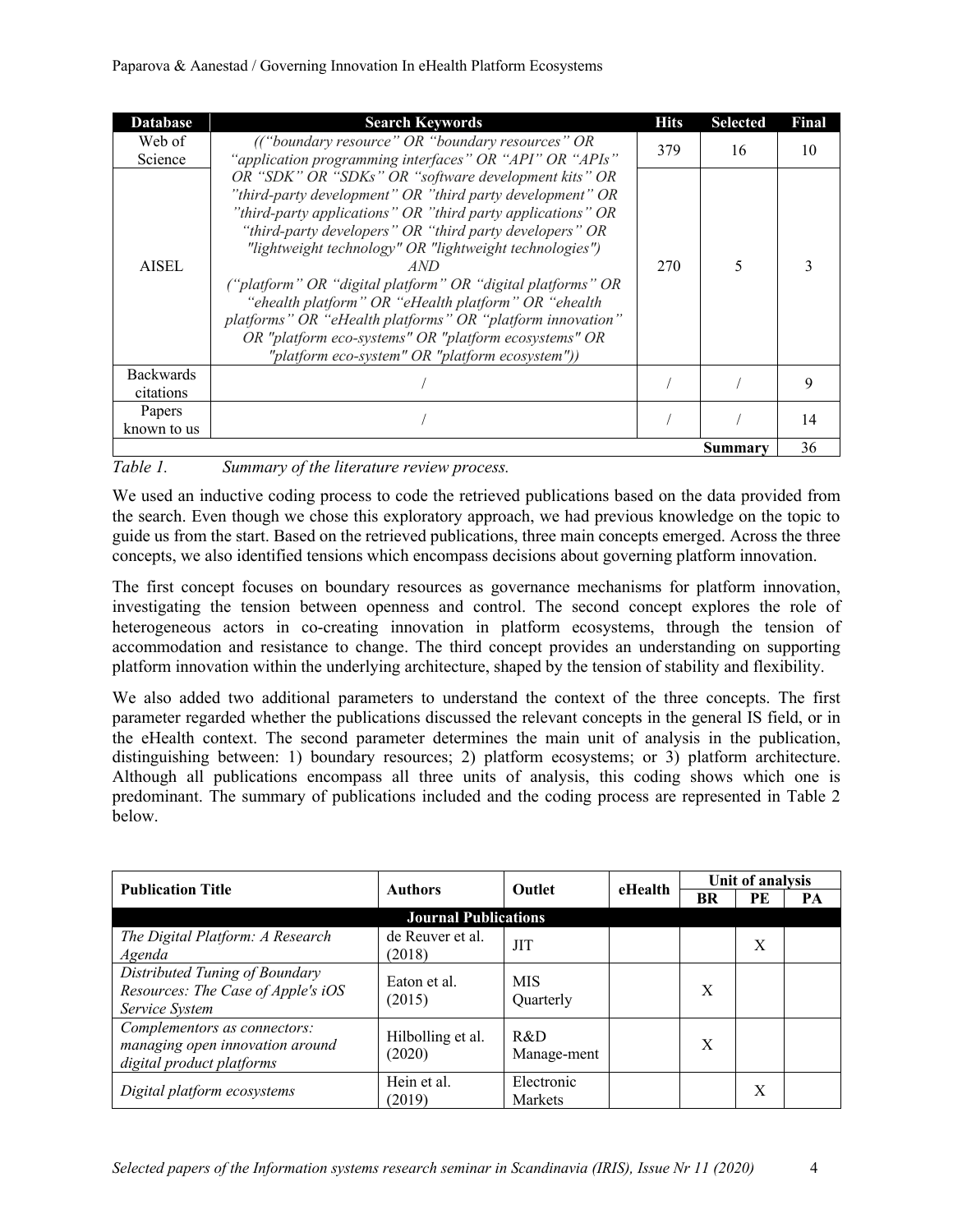| Coherence or flexibility? The paradox<br>of change for developers' digital<br>innovation trajectory on open platforms                                                                             | Brunswicker and<br>Schecter (2019)     | <b>RP</b>                        |   |             | X |                           |
|---------------------------------------------------------------------------------------------------------------------------------------------------------------------------------------------------|----------------------------------------|----------------------------------|---|-------------|---|---------------------------|
| Configurations of platform<br>organizations: Implications for<br>complementor engagement                                                                                                          | Saadatmand et<br>al. (2019)            | <b>RP</b>                        |   |             | X |                           |
| Cultivating Third Party Development in<br>Platform- centric Software Ecosystems:<br><b>Extended Boundary Resources Model</b>                                                                      | Msiska (2018)                          | <b>AJIS</b>                      | X | $\mathbf X$ |   |                           |
| Innovation, Openness, and Platform<br>Control                                                                                                                                                     | Parker and Van<br>Alstyne (2018)       | Management<br>Science            |   |             | X |                           |
| Differential effects of formal and self-<br>control in mobile platform ecosystems:<br>Multi-method findings on third-party<br>developers' continuance intentions and<br>application quality       | Goldbach et al.<br>(2018)              | Information<br>& Manage-<br>ment |   |             | X |                           |
| P for Platform. Architectures of large-<br>scale participatory design                                                                                                                             | Roland et al.<br>(2017)                | <b>SJIS</b>                      | X |             |   | X                         |
| Design and governance of eHealth data<br>sharing                                                                                                                                                  | Vesselkov et al.<br>(2019)             | CAIS                             | Χ |             | X |                           |
| Doing Infrastructural Work: The Role<br>of Boundary Objects in Health<br><b>Information Infrastructure Projects</b>                                                                               | McLoughlin et<br>al. (2016)            | <b>SJIS</b>                      | X |             | X |                           |
| Innovation Of, In, On Infrastructures:<br>Articulating the Role of Architecture in<br>Information Infrastructure Evolution                                                                        | Grisot et al.<br>(2014)                | <b>JAIS</b>                      | X |             |   | $\boldsymbol{\mathrm{X}}$ |
| Architectural alignment of process<br>innovation and digital infrastructure in<br>a high-tech hospital                                                                                            | Bygstad and<br>Øvrelid (2020)          | <b>EJIS</b>                      | X |             |   | X                         |
| Balancing platform control and<br>external contribution in third-party<br>development: the boundary resources<br>model: Control and contribution in<br>third-party development                    | Ghazawneh and<br>Henfridsson<br>(2013) | <b>ISJ</b>                       |   | X           |   |                           |
| Appraising the impact and role of<br>platform models and Government as a<br>Platform (GaaP) in UK Government<br>public service reform: towards a<br><b>Platform Assessment Framework</b><br>(PAF) | Brown et al.<br>(2017)                 | GIQ                              |   |             | X |                           |
| Open Platform Strategies and<br>Innovation: Granting Access vs.<br>Devolving Control                                                                                                              | Boudreau (2010)                        | <b>MSJ</b>                       |   | X           |   |                           |
| <b>Platform Desertion by App Developers</b>                                                                                                                                                       | Tiwana (2015)                          | <b>JMIS</b>                      |   |             | X |                           |
| Research Commentary-Platform<br>Evolution: Coevolution of Platform<br>Architecture, Governance, and<br><b>Environmental Dynamics</b>                                                              | Tiwana et al.<br>(2010)                | <b>ISR</b>                       |   |             | X |                           |
| On The Roles of APIs in the<br>Coordination of Collaborative<br>Software Development                                                                                                              | de Souza and<br>Redmiles (2009)        | <b>CSCW</b>                      |   | X           |   |                           |
| Co-Creating Platform Governance<br>Models Using Boundary Resources: a<br>Case Study from Dementia Care<br>Services                                                                                | Farshchian and<br>Thomassen<br>(2019)  | <b>CSCW</b>                      | X |             |   | X                         |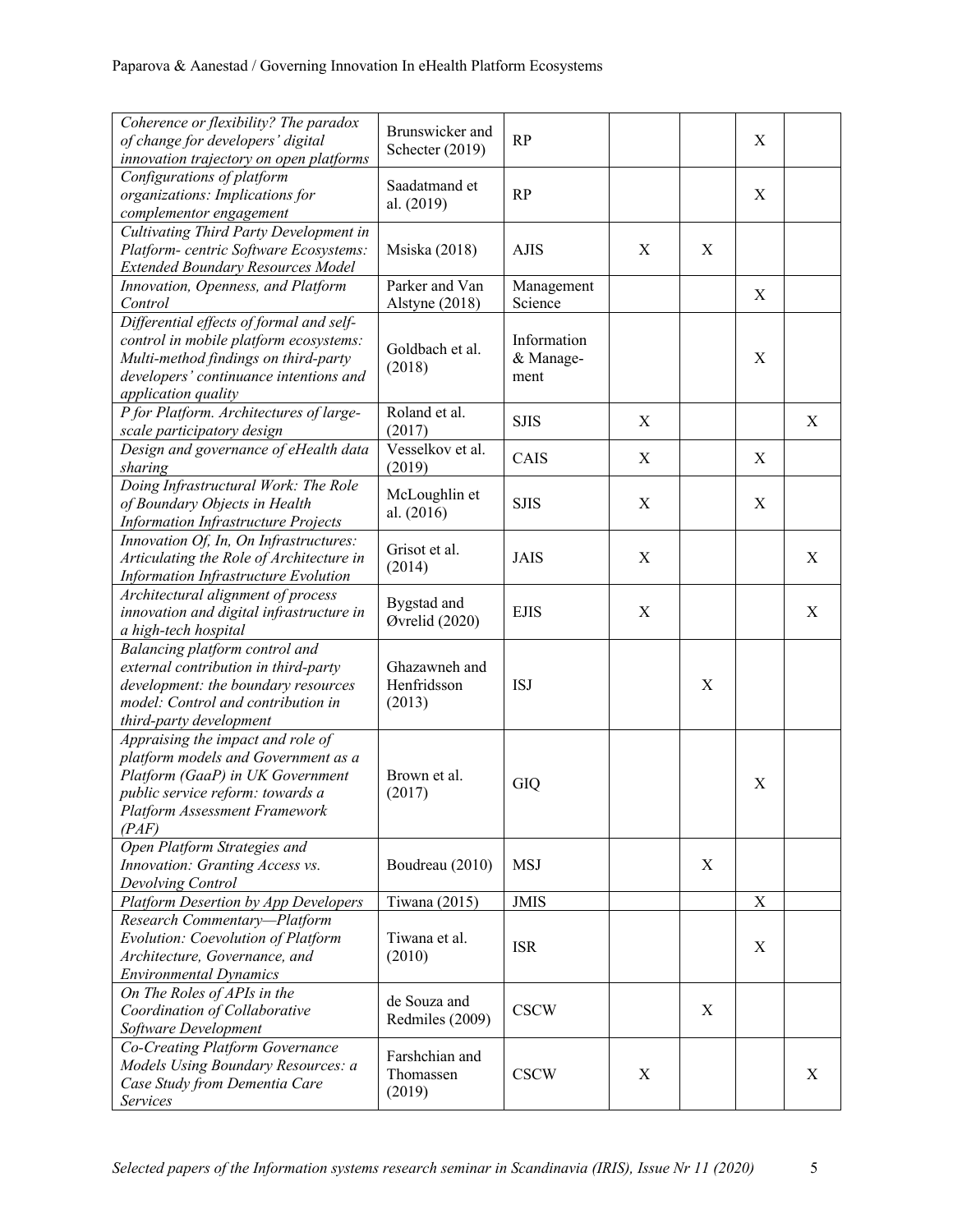| Between Personal and Common: the<br>Vassilakopoulou                                                                                |                                           |                             |                           |   |                           |   |
|------------------------------------------------------------------------------------------------------------------------------------|-------------------------------------------|-----------------------------|---------------------------|---|---------------------------|---|
| Design of Hybrid Information Spaces                                                                                                | et al. (2018)                             | <b>CSCW</b>                 | X                         |   |                           | X |
| Technology Ecosystem Governance                                                                                                    | Wareham et al.<br>(2013)                  | <b>OSJ</b>                  |                           |   | X                         |   |
|                                                                                                                                    | <b>Conference publications</b>            |                             |                           |   |                           |   |
| Collaborative Innovation in<br>Healthcare: Boundary Resources for<br>Peripheral Actors                                             | Aanestad et al.<br>(2019)                 | <b>ICIS</b>                 | X                         | X |                           |   |
| <b>Building National eHealth Platforms:</b><br>the Challenge of Inclusiveness                                                      | Vassilakopoulou<br>et al. (2017)          | <b>ICIS</b>                 | X                         |   | X                         |   |
| Governing third-party development<br>through platform boundary resources                                                           | Ghazawneh and<br>Henfridsson<br>(2010)    | <b>ICIS</b>                 |                           | X |                           |   |
| Governing eHealth Infrastructures:<br>Dealing with Tensions                                                                        | Bygstad and<br>Hanseth (2016)             | <b>ICIS</b>                 | X                         |   |                           | X |
| Infrastructural tuning in public-private<br>partnerships                                                                           | Kempton et al.<br>(2020)                  | <b>ECIS</b>                 | X                         |   | X                         |   |
| The Coming of Lightweight IT                                                                                                       | Bygstad (2015)                            | <b>ECIS</b>                 | $\boldsymbol{\mathrm{X}}$ |   | $\boldsymbol{\mathrm{X}}$ |   |
| Design and governance of platform<br>ecosystems - key concepts and issues<br>for future research                                   | Schreieck et al.<br>(2016)                | <b>ECIS</b>                 |                           |   | X                         |   |
| Extending eHealth Infrastructures with<br>Lightweight IT                                                                           | Øvrelid and<br>Bygstad (2016)             | <b>SCIS</b>                 | X                         |   | X                         |   |
| Innovation Readiness in Healthcare<br>Information Infrastructures: Key<br>Resources to Enable Collaborative<br>Digital Innovation  | Aanestad and<br>Vassilakopoulou<br>(2019) | <b>SHI</b>                  | X                         |   |                           | X |
|                                                                                                                                    | <b>Book Publications</b>                  |                             |                           |   |                           |   |
| <b>Platform Governance</b>                                                                                                         | Tiwana (2014)                             | Book chapter,<br>Elsevier   |                           |   | X                         |   |
| The Architecture of Platforms: A<br><b>Unified View</b>                                                                            | Baldwin and<br>Woodard (2008)             | Book chapter,<br><b>MIT</b> |                           |   |                           | X |
| Maintaining the Pharmacy Model:<br>The Catalan Electronic Prescription<br>Infrastructure                                           | Modol (2017)                              | Book chapter,<br>Springer   | X                         |   | X                         |   |
| The Swedish Patient Portal and Its<br>Relation to the National Reference<br>Architecture and the Overall eHealth<br>Infrastructure | Sellberg and<br>Eltes (2017)              | Book chapter,<br>Springer   | X                         |   | X                         |   |

*Table 2. Summary of publications, authors, outlets, context and unit of analysis (BR – boundary resources; PE – platform ecosystem; PA – platform architecture).*

## **3 Findings**

Our review identifies three conceptualizations on governing innovation in platform ecosystems and couples them with designated tensions, as follows: 1) boundary resources as governance mechanisms: openness vs. control; 2) co-creating innovation across heterogeneous actors: accommodation vs. resistance; and 3) platform innovation within the underlying architecture: stability vs. flexibility. We assigned these concepts to a particular scope across the platform ecosystem, respectively: 1) platform governance; 2) platform ecosystem; and 3) platform architecture. The findings are summarized in Table 3 and the concepts are described in more details as follows.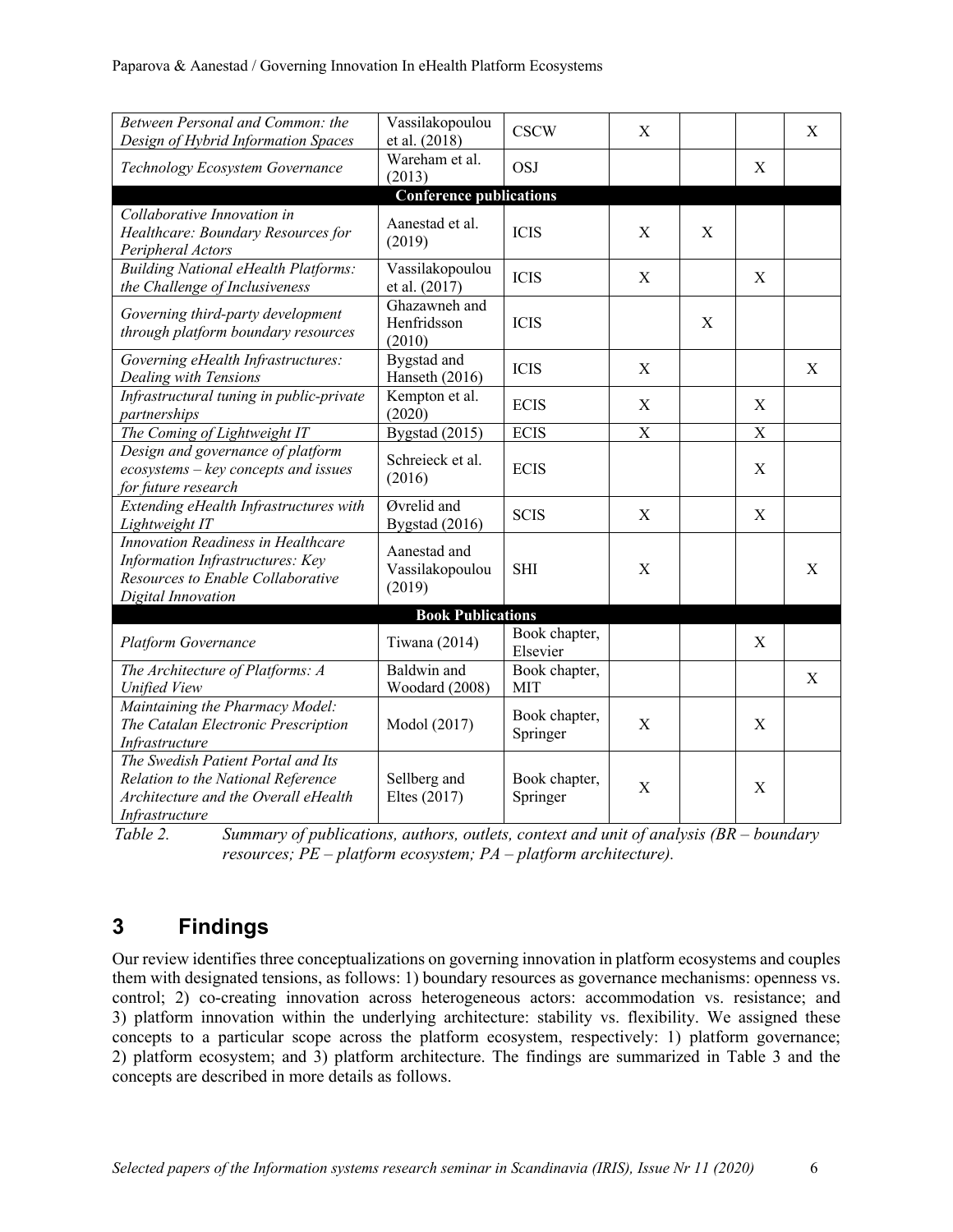| <b>Scope</b>             | Lens                | Concept                                                      | <b>Tension</b>                  | eHealth extension                                                              |
|--------------------------|---------------------|--------------------------------------------------------------|---------------------------------|--------------------------------------------------------------------------------|
| Platform<br>governance   | Socio-<br>technical | Boundary resources as<br>governance mechanisms               | Openness vs.<br>Control         | Patient data as a resource for<br>eHealth platform innovation                  |
| Platform<br>ecosystem    | Socio-<br>technical | Co-creating innovation<br>across heterogeneous<br>actors     | Accommodation<br>vs. Resistance | The role of institutions in eHealth<br>platform ecosystem innovation           |
| Platform<br>architecture | Technical           | Platform innovation<br>within the underlying<br>architecture | Stability vs.<br>Flexibility    | Innovating across platform-<br>oriented eHealth information<br>infrastructures |

| Table 3. | Summary of the findings, identified concepts, tensions and eHealth extension. |  |  |  |  |
|----------|-------------------------------------------------------------------------------|--|--|--|--|
|          |                                                                               |  |  |  |  |

**1) Boundary resources as governance mechanisms: Openness vs. Control.** Within the *platform governance* scope, there is an ongoing tension over the optimal level of openness and control using boundary resources as governance mechanisms for platform innovation. We find this tension to be of central importance in the IS literature. Some researchers investigated it by looking at private platforms of dominant players in the IT industry (Eaton et al., 2015; Ghazawneh and Henfridsson, 2013, 2010), but this tension was also investigated in eHealth where boundary resources allocate openness and control across eHealth platform ecosystems (Modol, 2017; Sellberg and Eltes, 2017).

**2) Co-creating innovation across heterogeneous actors: Accommodation vs. Resistance.** Within the *platform ecosystem* scope, we have identified the tension of heterogeneous actors resisting to changes and accommodating them. In IS, this tension was introduced by following the evolution of boundary resources in private platforms where the distinction between platform owners and third-party developers is clearly defined (Eaton et al., 2015). In eHealth, the tension was adapted to the larger information infrastructure (Aanestad et al., 2019; Kempton et al., 2020; Vassilakopoulou et al., 2017), where configurations of boundary resources were shifting across a more complex set of actors, such as: governmental bodies, institutions and private third-party vendors, with overlapping jurisdictions and roles.

**3) Platform innovation within the underlying architecture: Stability vs. Flexibility.** Within the *platform architecture* scope, we identified the tension of keeping stability in the interfaces, while enabling flexibility in the periphery. We found the concept of loosely-coupled architectures to be one possible solution towards balancing this tension in both the IS and eHealth field (Bygstad and Hanseth, 2016; Grisot et al., 2014). We explain our findings in more details further in the text.

#### **3.1 Boundary resources as governance mechanisms: Openness vs. Control**

Third-party innovation arises when platform owners realize the need to extend platform functionalities in an area they have to expertise in, and invite external parties with specialized knowledge to do so (Bygstad, 2015). Platform owners can support third-party innovation by providing standardized interfaces to facilitate the development of applications in the platform periphery. The key potential of boundary resources lies in transferring design capabilities to external actors, thus getting exposed to their specialized knowledge to build modules which complement the platform core (Ghazawneh and Henfridsson, 2010).

Although standardized interfaces "open up" the platform for external parties, thus stimulating them to contribute with novel functionalities, "too much" openness can result with platform owners losing control over the ecosystem and its evolution. On the other hand, opening-up the platform "too little" can suppress innovation by making it difficult for external actors to contribute with novel functionalities, if they do not have access to the core platform modules.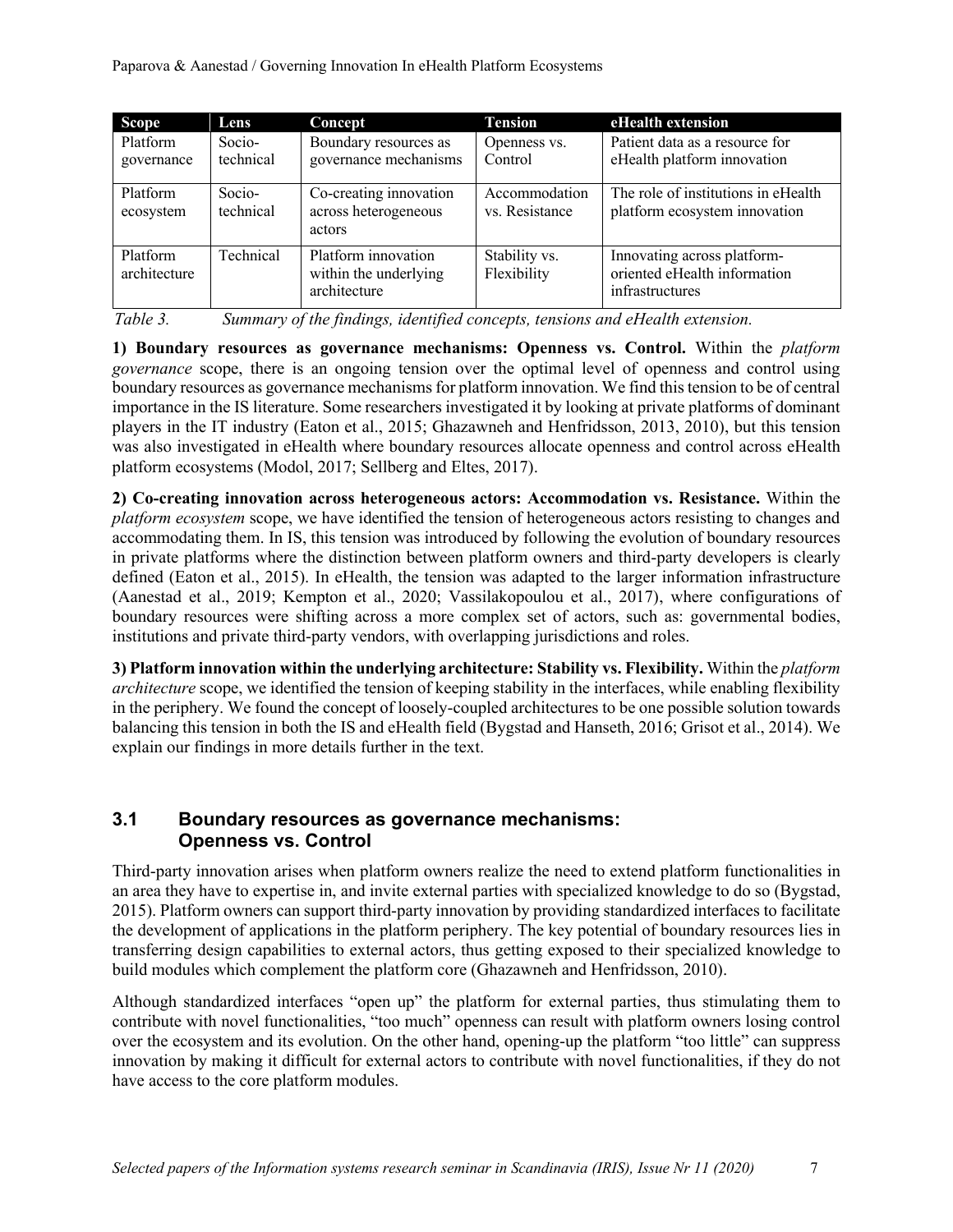A platform is more "open" if it places fewer restrictions on third-parties for producing novel add-ons, plugins and platform functionalities (Parker and Van Alstyne, 2018). However, too much openness in the periphery can make the platform too fragmented to serve as a platform (Bygstad, 2015). Therefore, the need to incorporate new expertise provided by external actors, at the same time requires a delicate balance in control over third-party modules. While low levels of control can stimulate third-party innovation, this can result with diverse applications in the periphery that are not interoperable with the core, or are not compliant with the overall vision of the platform (Boudreau, 2010). On the contrary, high levels of centralized control can result with lack of flexibility in the periphery, thus making the ecosystem lose its ability to generate external innovation (Bygstad, 2015).

Our review shows that there are conflicting views among IS researchers over the optimal level of openness and control in platform ecosystems. Putting our focus on boundary resources as enablers for third-party innovation, we look at interfaces as the most stable parts of the platform. Thus, control over the interfaces amounts to control over the platform and its evolution (Baldwin and Woodard, 2008). While platform owners are usually seen as dominant actors in platform ecosystems, there is a continuous debate over how much control and autonomy third-party actors should have (Hein et al., 2019; Saadatmand et al., 2019).

It is generally accepted that control points should be dispersed across all actors, but it is still unclear how and at what degree control should be allocated. Some researchers argue that boundary resources as control points should be designated evenly across third-parties, to encourage greater third-party engagement with platforms (Saadatmand et al., 2019). Therefore, they point towards the need for autonomy of external actors to choose their desired level of control (Goldbach et al., 2018; Wareham et al., 2013), or negotiate control based on the perceived value (Hein et al., 2019; Tiwana et al., 2010).

Although studies shows that self-control of third-parties can result with higher application quality in the periphery (Goldbach et al., 2018), giving up too much control can make it harder to achieve cohesion between the complements and the focal platform, thus jeopardizing innovation (Boudreau, 2010). If external actors have too much control, they can use unofficial APIs to build novel functionalities and get the platform enveloped by another platform (Hilbolling et al., 2020). On the contrary, if faced with strict boundary resources, developers might look for alternative ways to open up the platform and "self-resource" new boundary resources themselves (Eaton et al., 2015).

Decisions about openness and control are even more complex when applied to the eHealth field, as they are allocated amongst multiple national, regional and local governmental bodies and different bureaucratic levels. For example, following the evolution of the Swedish Patient Portal, Sellberg and Eltes (2017) show that core components were owned by multiple national and local authorities, with overlapping jurisdictions. In order to coordinate such complex partitioning of decision rights, the project team used a National Architecture Framework for eHealth services as a coordination mechanism, providing SDKs, APIs and guidelines to support the development of third-party modules across the platform ecosystem (Sellberg and Eltes, 2017).

The governance of the Catalan e-prescription solution, on the other hand, is an example where the Department of Health as a governing body had full ownership over the initiative at first, but gradually shifted towards an interoperability framework to open up and include third-party services. Even though third-parties shared ownership over the complementary services, the governing body still kept control over the services using accreditation mechanisms and quality certificates to orchestrate the development of applications that are trustworthy and interoperable with the platform core (Modol, 2017).

This concept shows that there is an on-going discussion in the IS literature over how should control points be dispersed across platform ecosystems, using boundary resources as tools to facilitate openness and control. Next, we investigate the role of multiple heterogeneous actors in tuning boundary resources and shaping the evolution of platform ecosystems.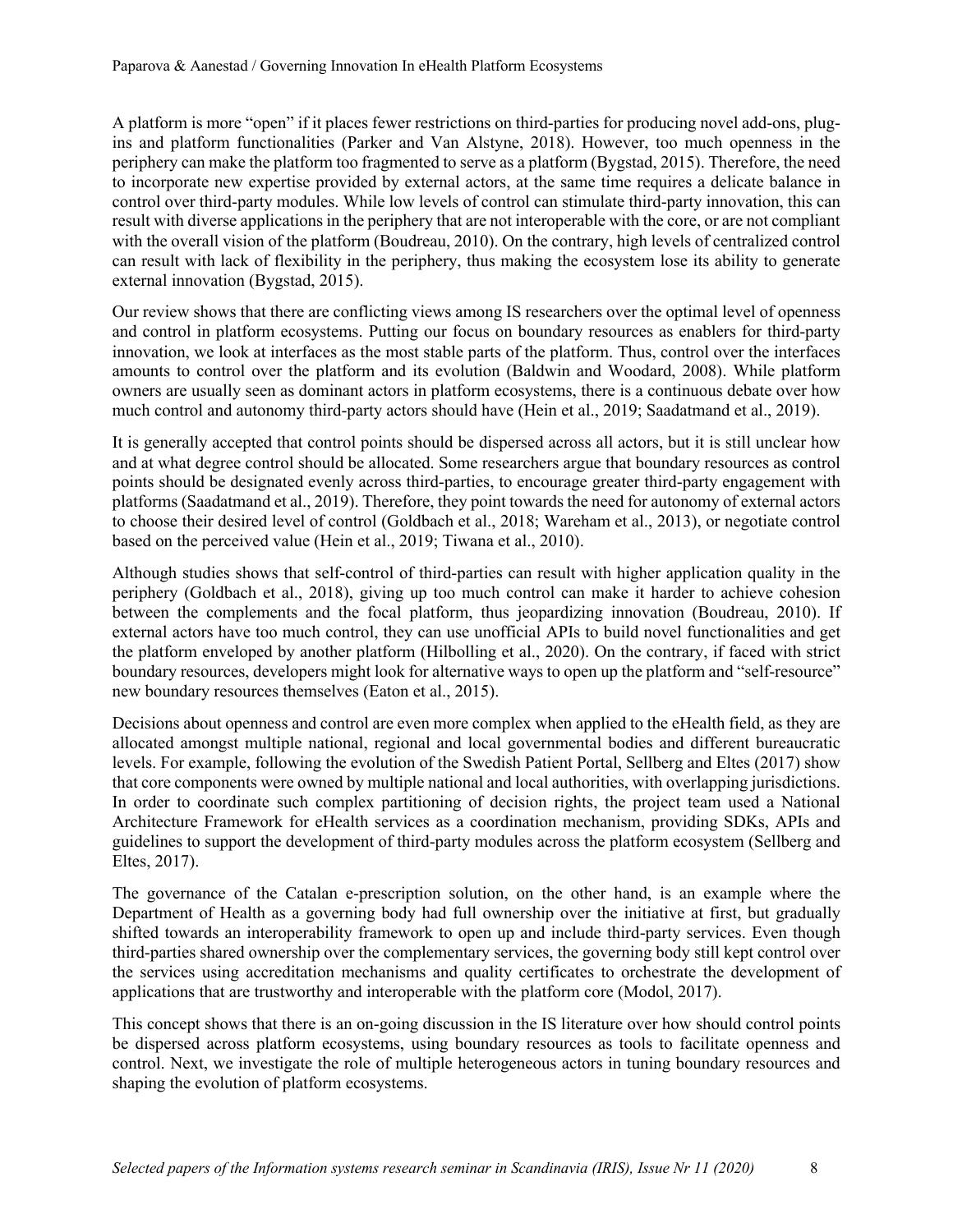#### **3.2 Co-creating innovation across heterogeneous actors: Accommodation vs. Resistance**

Platform ecosystems encompass dynamic relationships emerging among multiple heterogeneous actors (Brown et al., 2017). To support such a diverse environment, platform owners need to respond to the different goals and objectives of third-party actors in the ecosystem. Although standardized interfaces play a central role in orchestrating third-party actors towards a common platform goal (Tiwana, 2014), it is not always clear how such changes will shape the evolution of the platform (de Reuver et al., 2020) and affect other actors in the ecosystem. Therefore, many IS researchers have put their focus on investigating how boundary resources evolve in diverse socio-technical environments, where platform owners and their ecosystems mutually shape each-other's goals.

Looking at boundary resources from the platform owners' perspective, IS researchers conceptualize them as tools for "resourcing" external platform functionalities and "securing" the platform core to control thirdparty innovation (Ghazawneh and Henfridsson, 2013). This typology was further adapted to eHealth, where third-party actors from within and outside hospitals, the public and private sector, as well as citizens are integrated into the innovation cycle (Aanestad et al., 2019). In such settings, the focus extends towards the third-party developers' perspective, who use boundary resources to "discover" the limitations and possibilities of the core, and "vest" the benefits through copyrights, ownership and data exploitation (Aanestad et al., 2019).

Treating the evolution of boundary resources as a cyclical process, some IS researchers explained it through the prism of "tuning", where boundary resources evolve as a constant tension between third-parties resisting to change and accommodating it. Some used this tension to follow the evolution of boundary resources across private platform ecosystems (Eaton et al., 2015), while others adapted it to eHealth and extended it across the entire eHealth information infrastructure to investigate how public-private platforms emerge (Kempton et al., 2020). Looking at how boundary resources were "tuned" in Apple's iPhone platform, Eaton et al. (2015) showed that once the introduced set of boundary resources met resistance by third-party actors, the resources were either shaped by Apple additionally opening up the platform, or by third-party developers changing their goals and strategies to enter the platform ecosystem.

This tension was also used to follow shifts in decisions across large public-private platforms in eHealth infrastructures. Investigating the tuning of a welfare technology initiative in Norway, Kempton et al. (2020) found that decisions were constantly transitioning between the Directorate of Health's wish to overcome infrastructural silos, municipalities trying to make independent decisions about local investments and the need for autonomy of third-party actors. They propose a hub solution, whereby defining a minimal core and incremental changes to widen it, the circle between resistance and accommodation becomes tighter.

The process of tuning is shown to be highly dependent on the differences in power of third-party actors, to influence the trajectory of changes in the boundary resources' design (Eaton et al., 2015). This issue is also of significant importance in healthcare, where a multitude of actors, including governmental bodies, thirdparty vendors, as well as institutions come into play and influence the evolution of the platform ecosystem (McLoughlin et al., 2016). While in the case of Apple's iPhone platform (Eaton et al., 2015) Apple as a central actor controls the surrounding environment, in eHealth platform ecosystems the distinction between the role of platform owners and third-party developers is not always as clear, as a multitude of intertwined powerful actors appear on both sides and the platform owner is not necessarily the most dominant one.

Following the e-prescription initiative in Catalonia as an example, the pharmacy association managed to obtain a key role in governing the pharmacy IT system, which was initially part of the larger e-prescription solution, governed by the Directorate of Health (Modol, 2017). APIs were "tuned" only when the association determined that the new feature adds enough value to pharmacies, or when it was mandatory or required by law.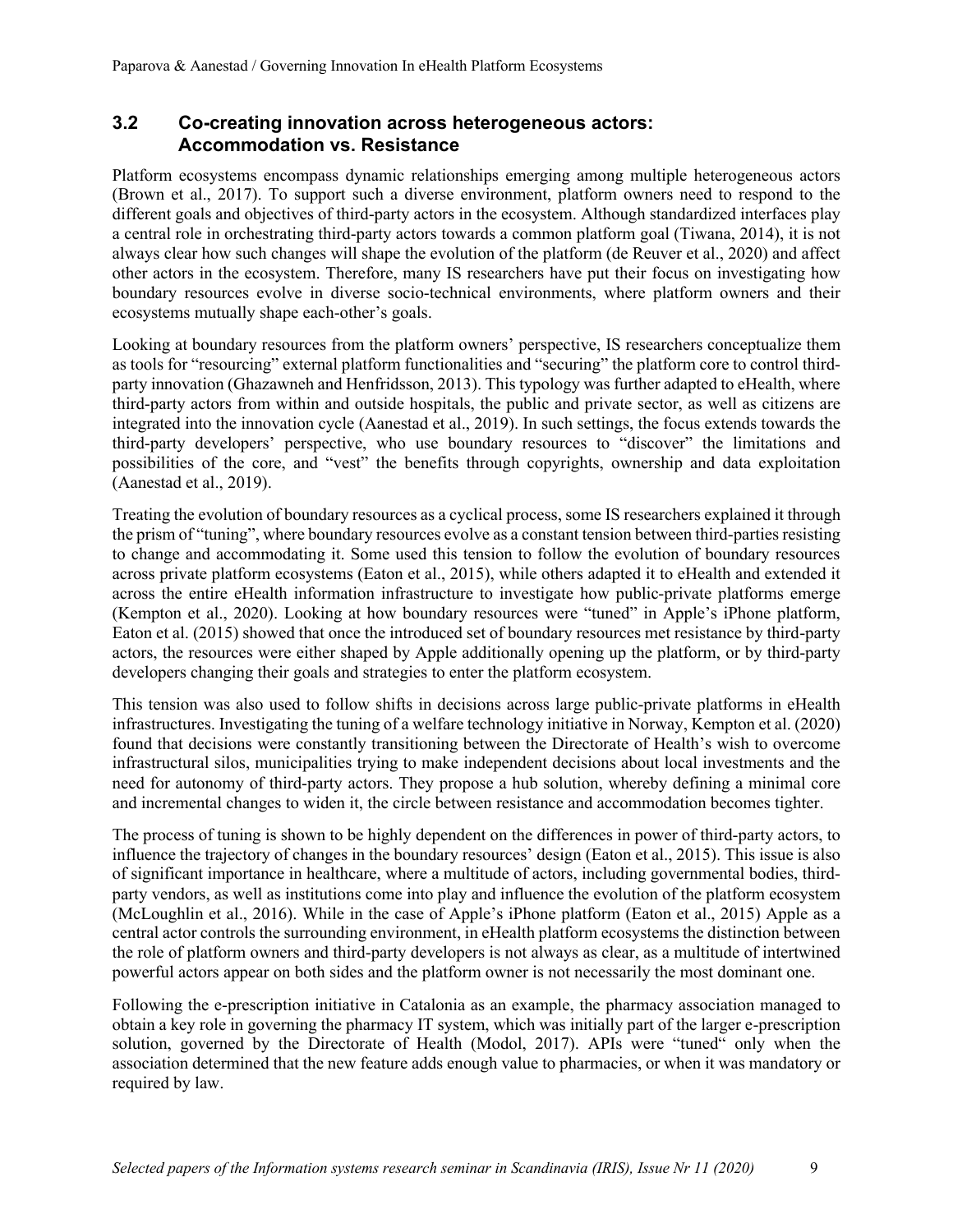Implications from practice suggest that if the owner is less powerful than the peripheral actors, third-party actors with higher influence are more likely to dominate the platform, and make the platform less attractive to other actors in the periphery (Saadatmand et al., 2019). Therefore, some IS researchers point towards a more balanced, cooperative and less hierarchical power relationship between platform owners and thirdparty developers (Bygstad, 2015; Goldbach et al., 2018; Saadatmand et al., 2019). To create and maintain a coherent identity for the platform, complementors need to balance the pursuit of their own interests with the interests of other players in the ecosystem (Saadatmand et al., 2019).

This section shows that in eHealth, there is a multitude of actors appearing on both sides of the platform core and periphery. This social diversity increases the complexity of managing actor relationships and govern how eHealth platform ecosystems emerge. Next, we use a technical lens to understand how the arrangement of components within the architecture supports platform ecosystem innovation.

#### **3.3 Platform innovation within the underlying architecture: Stability vs. Flexibility**

Governing innovation in platform ecosystems is closely reliant on the underlying platform architecture (Kempton et al., 2020; Tiwana et al., 2010). The fundamental architecture behind platforms consists of stable "core components" with low variety, flexible "peripheral components" with high variety, and design rules or "standardized interfaces" that connect the complements with the core (Baldwin and Woodard, 2008). Interfaces act as the most stable parts of the platform, since they determine how the different components coordinate and work together (Baldwin and Woodard, 2008). Therefore, preventing changes in the interfaces is essential to keep the interoperability and compliance between the core and the periphery (Wareham et al., 2013), as architectures need to incorporate interfaces that are stable, but also versatile and evolve over time (Baldwin and Woodard, 2008).

Our review shows that balancing the tension between keeping stability in the core and enabling flexibility in the periphery is of central importance to support platform innovation. Contrary to understanding stability and flexibility as conflicting forces or "dialectics", some researchers look at them as "dualities" which are mutually reinforcing and interdependent (Bygstad and Hanseth, 2016). Peripheral components require a standardized platform core that can enable scaling, while the core needs flexible applications that can adapt to emerging local needs (Bygstad and Hanseth, 2016; de Reuver et al., 2018).

IS researchers commonly rely on the concept of loosely-coupled architectures, to balance the tension between stability and flexibility (Bygstad and Øvrelid, 2020; de Reuver et al., 2018; Saadatmand et al., 2019). When architectural components are loosely-coupled, changes in one application in the periphery do not necessarily result with changes within the core, or the other applications in the periphery, which can still remain stable or non-affected (MacCormack et al., 2010). In such a detached portfolio, boundary resources decouple the core from the distributed ecosystem of third-party apps (Brunswicker and Schecter, 2019), acting as coordinative tools between the dispersed components.

The concept of loosely-coupled architectures to govern platform innovation is also adopted in eHealth (Bygstad and Hanseth, 2016; Grisot et al., 2014). One view from Grisot et al. (2014) is to build external components as a new architecture, that is loosely-coupled to the installed base and let it evolve in a bottomup approach. That way, the innovation results in a flexible solution that is easily modified without disturbing the core and incorporates new functionalities "on top of what exists" (Grisot et al., 2014). Looking at the relationship between innovative lightweight technologies and stable heavyweight systems, Bygstad (2017) also supports that they should be coupled by interacting with each-other, instead of being integrated as a whole (Bygstad and Øvrelid, 2020). Thus, loosely-coupled components in platform ecosystems result with lower needs for coordination from the core and greater autonomy in the periphery (Bygstad, 2017).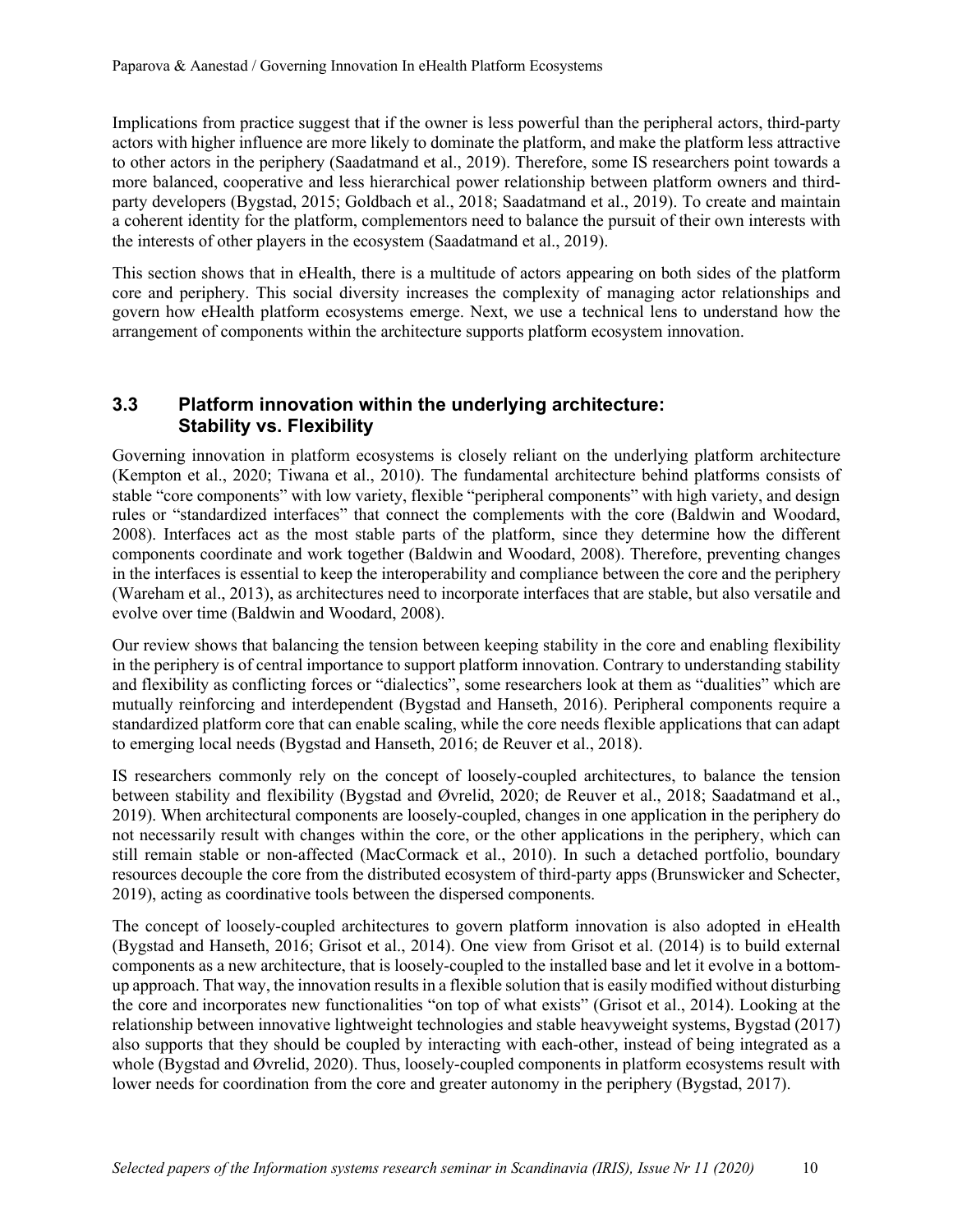As loose-coupling enables greater autonomy, it also has some positive effects on developers' motivation to innovate within the periphery (Brunswicker and Schecter, 2019; Goldbach et al., 2018). De Souza and Redmiles (2009) point out that while developers expect boundary resources to evolve, they still do not expect interfaces to be prone to frequent changes. And if frequent changes happen, they should not severely affect the interoperability and compliance of the app with the core (de Souza and Redmiles, 2009). Frequent changes in the interfaces can also enforce developers' decisions about "app desertion" to leave the platform ecosystem, since they require constant effort from third-parties to stay interoperable with the core (Tiwana, 2015).

Contrary to decisions about app desertion, findings show that developers are more likely to make frequent, iterative changes to applications which are coherent with their past knowledge and expertise (Brunswicker and Schecter, 2019; Vesselkov et al., 2019). However, developers' motivation for innovation is stronger if they can learn novel skills and make flexible changes to applications in the platform periphery (Brunswicker and Schecter, 2019).

Balancing the tension between platform's macro and micro architecture, requires an environment where the interfaces are kept stable, but also support agile changes in the complementary applications to keep interoperability with the platform core. Next, we adapt the three concepts to the eHealth context and extend them towards areas that should be prone to further investigation in eHealth platform ecosystems.

### **4 Discussion: Governing innovation in eHealth platform ecosystems**

The proliferation of lightweight technologies, smartphone apps and wearable devices have placed the patient at the heart of healthcare service delivery, where patient data acts as a key driver for digital innovation in eHealth information infrastructures. Patient data associated with lightweight technologies has shifted the way healthcare is being delivered, how patients interact with caregivers and how information is exchanged and coordinated across the healthcare system (Bardhan et al., 2020). As a large set of haphazard and diverse patient data is gathered across dispersed apps and devices, developed and used outside hospital environments (Vassilakopoulou et al., 2017), there is a critical need to understand the role of patient data in leveraging the generative potential of eHealth platform ecosystems (Kempton et al., 2020; Vassilakopoulou et al., 2018; Vesselkov et al., 2019).

While this literature review uses IS knowledge as the basis to develop the findings, the purpose of the sections that follow is to adapt the concepts identified in the findings to the eHealth context and uncover areas that are understudied and require further attention. Relying on our previous knowledge of platform ecosystems in IS and eHealth, and not solely on the publications included in the literature review, we extended the three identified concepts on governing platform innovation, and the tensions associated with them, with key areas that should be prone to further research in eHealth. 1) First, we highlight the importance of patient data as a key resource for eHealth platform innovation. 2) Second, we address the role of institutions in eHealth platform innovation. 3) At last, we extend eHealth platform innovation towards wider platform-oriented eHealth information infrastructures. The transformation towards these three areas is elaborated in more details as follows.

#### **4.1 Patient data as a resource for eHealth platform innovation**

Lightweight technologies distribute a large set of standardized and unstandardized data across eHealth platform ecosystems (Constantiou and Kallinikos, 2015). This heterogeneous set of data challenges the traditional ways of storing patient data in clinical and hospital systems, providing access only to healthcare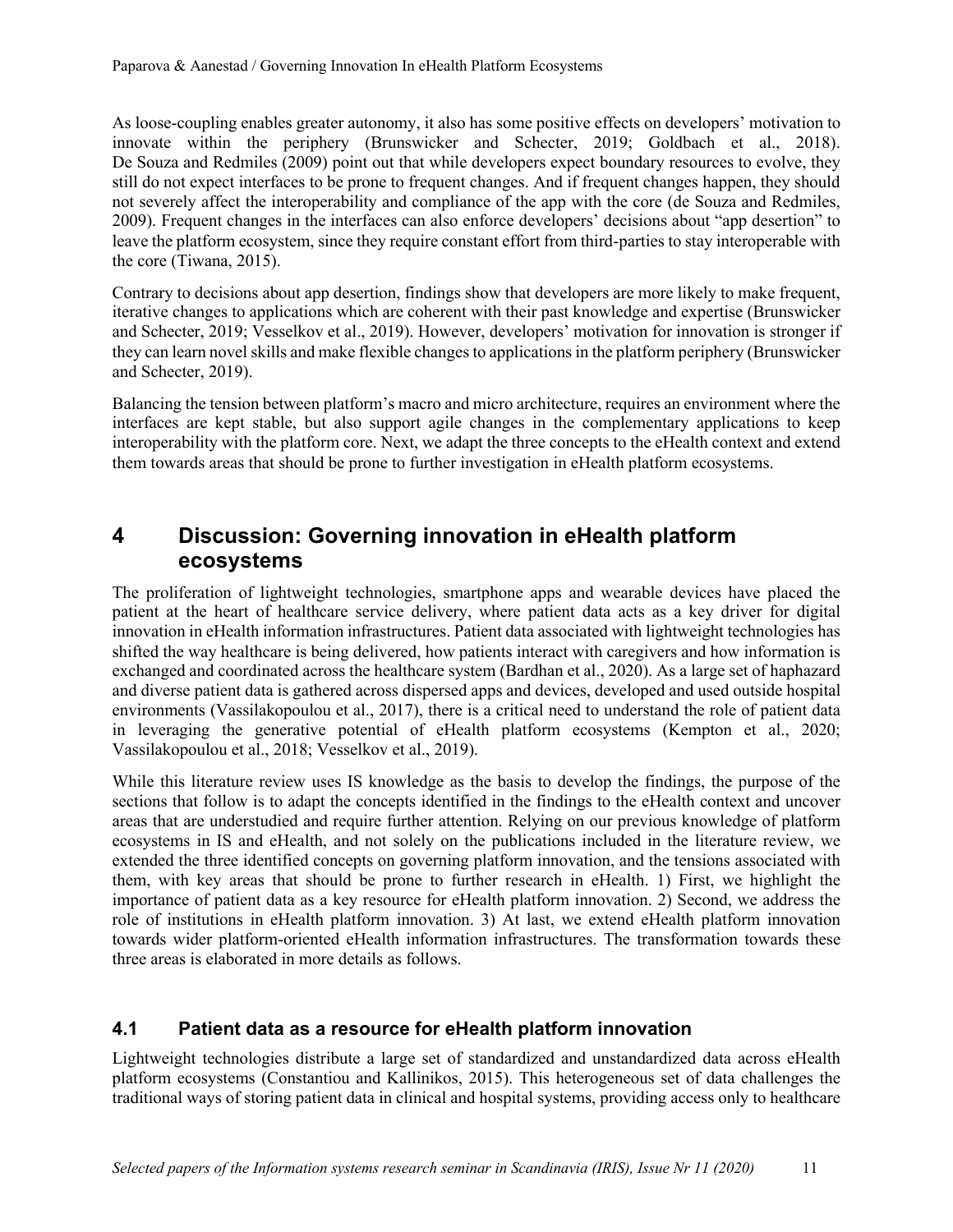professionals. Medical and non-medical data is now also gathered and stored using personal devices, smartphone apps and wearable technologies, generated and accessed by patients themselves.

The potential of integrating patient-generated healthcare data associated with lightweight technologies with traditional medical sources, uncovers missing opportunities to use patient data as a key resource to innovate across eHealth platform ecosystems (Aanestad and Vassilakopoulou, 2019; Bygstad and Øvrelid, 2020; de Reuver et al., 2018), as well as learn more about diseases, adhere to personalized treatments and predict treatment outcomes (Bardhan et al., 2020). The provision of core data modules can stimulate an agile, healthy ecosystem environment, as it is hard for third-party vendors to innovate, if they do not have access to core data modules (Kempton et al., 2018). While some applications can be developed using test data only, others may require access to real patient data in order to generate modules which add value to the overall platform ecosystem (Aanestad and Vassilakopoulou, 2019).

Therefore, researchers need to understand how platform owners can govern access and control over sensitive patient data (Kallinikos and Constantiou, 2015) in order to facilitate innovation for third-party actors in the ecosystem. Further research need to explore the types of boundary resources that can regulate access and control over patient data as a key resource for innovation (Aanestad et al., 2019), as well as understand how to sustain a healthy third-party environment, in which peripheral applications generate value to the platform ecosystem as a whole.

#### **4.2 The role of institutions in eHealth platform innovation**

The complexity of heterogeneous actors in eHealth platforms does not encompass only national and regional government bodies, local municipalities and software vendors, but is also influenced by institutional logics, laws and regulations, politics and concentration of power that shape the evolution of the platform ecosystem (Eaton et al., 2015; Hein et al., 2019). Regulators and interest organizations can exercise power to protect their own interests, influence actors toward a certain behavior, as well as shape public opinion on trust in sharing patient data, and affect decisions about patient data privacy and security (Eaton et al., 2015).

The changed landscape of lightweight technologies used outside hospital environments, incorporates various actors participating in a shared platform ecosystem, which cannot be separated from the political context in which it is embedded (Eaton et al., 2015). Therefore, the dialectics between accommodation and resistance in eHealth platform ecosystems, spread across conglomerates of the public and private sector, prone to institutional pressures, all of which can shape the evolution of boundary resources and therefore, influence decision-making in eHealth platform ecosystems.

Further research needs to investigate the cyclical process of how institutional power shapes boundary resources and decisions about patient data sharing, privacy and security, as well as how institutions are influenced to accommodate changes in response. Researchers need to understand how different actors come and shape decision-making about patient data across public and private eHealth settings (Bygstad and Øvrelid, 2020; Øvrelid and Bygstad, 2016), as well as explore third-party vendors' motivation to contribute, stay within, or leave the eHealth platform ecosystem.

#### **4.3 Innovating across platform-oriented eHealth information infrastructures**

The large arena of lightweight technologies used by patients have resulted with multiple platforms and isolated data repositories across eHealth information infrastructures, which do not exchange data with eachother. Patient data is captured and stored in many independent databases, using different patient identifiers, which impose the challenge of deciphering the interrelationships of the data cube to provide critical insights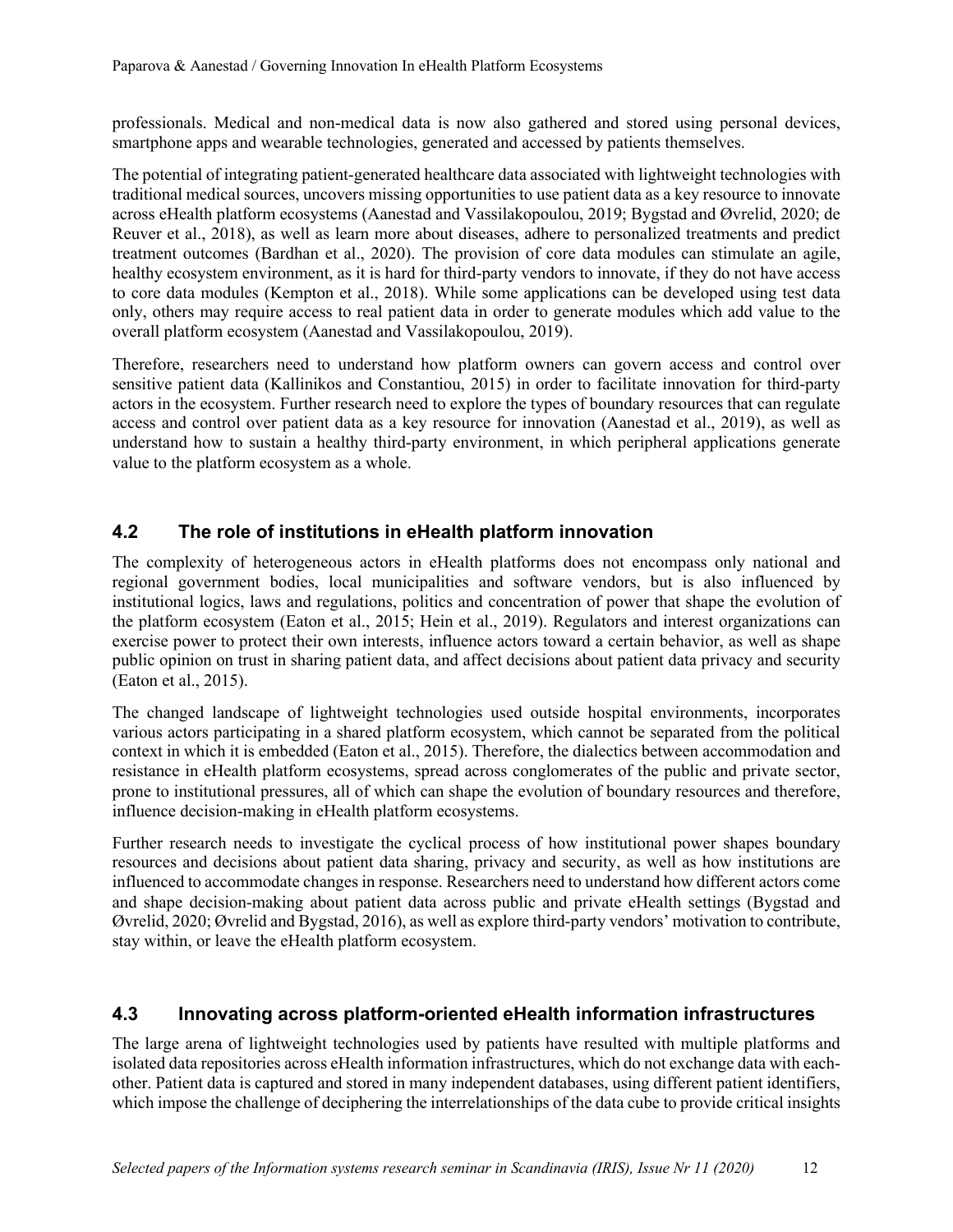for organizations (Baesens et al., 2016). It is not yet clear how to integrate data gathered from such a diverse set of sources, and in different types, such as: text, images, video, audio, as they raise questions about semiotic compatibility and interoperability across disparate systems (Constantiou and Kallinikos, 2015).

Platform silos in eHealth spread across the entire information infrastructure, relying on distinct architectures arranging their components, as well as diverse boundary resources guiding their interaction with other platforms (Hanseth and Bygstad, 2018). Therefore, there is a need to understand how different eHealth platforms can be integrated across information infrastructures, where multiple core and peripheral components, as well as standardized interfaces are mashed together, to improve healthcare service delivery (de Reuver et al., 2018). In such a diverse eHealth landscape, the tension between keeping the boundary resources stable, versus enabling flexibility in the periphery needs to be addressed across the entire eHealth infrastructure, and not just within standalone platforms (Bygstad and Øvrelid, 2020).

Our review shows that decisions about data sharing in fitness mHealth platforms have greater implications on platform generativity, than the actual design and architecture of the platform (Vesselkov et al., 2019). In order to break down the platform silos and exchange patient data, researchers need to understand how to balance stability and flexibility of various boundary resources dispersed across multiple national, regional and local levels, while at the same time supporting the need for common standardized interfaces that can standardize data exchange across eHealth platform ecosystems.

## **5 Conclusion**

In this paper, we aggregate IS knowledge on governing innovation in platform ecosystems, by answering our research question: what are the conceptual approaches in the IS literature on governing innovation in eHealth platform ecosystems? We answer this question by developing three concepts on governing innovation in platform ecosystems within the IS literature and adapt them to the complexity arising from the specifics of the eHealth context settings.

By conceptualizing the existing literature and adjusting it to the eHealth context, we contribute to the current state of knowledge in several ways. First, this review aggregates IS knowledge on governing innovation in platform ecosystems and investigates it through assigned tensions spreading across platform ecosystems. Second, we adapt the identified concepts to the complexity of the cross-disciplinary eHealth settings, which was not done in the IS literature before. At last, we provide areas that should be prone to further research, as derived from the complexity arising in eHealth platform ecosystems.

We conclude that while IS literature is relevant for conceptualizing the governance of innovation in eHealth platform ecosystems, we need to adjust these concepts to the emerging healthcare landscape, where external innovations are developed outside hospitals and diverse actors across multiple national, regional and local governmental levels, with overlapping jurisdictions are included in eHealth platform ecosystems.

We also acknowledge the limitations of our paper in two ways. 1) Inconsistent terminology: boundary resources, third-party innovation and platform ecosystems are referred to using different terms across IS literature. Therefore, this review may not retract all relevant publications in the IS field. 2) Crossdisciplinarity: colliding IS and eHealth might neglect some of the findings in the current state of knowledge, as what works in the private sector, may not be applicable to the public-private partnerships arising in eHealth information infrastructures.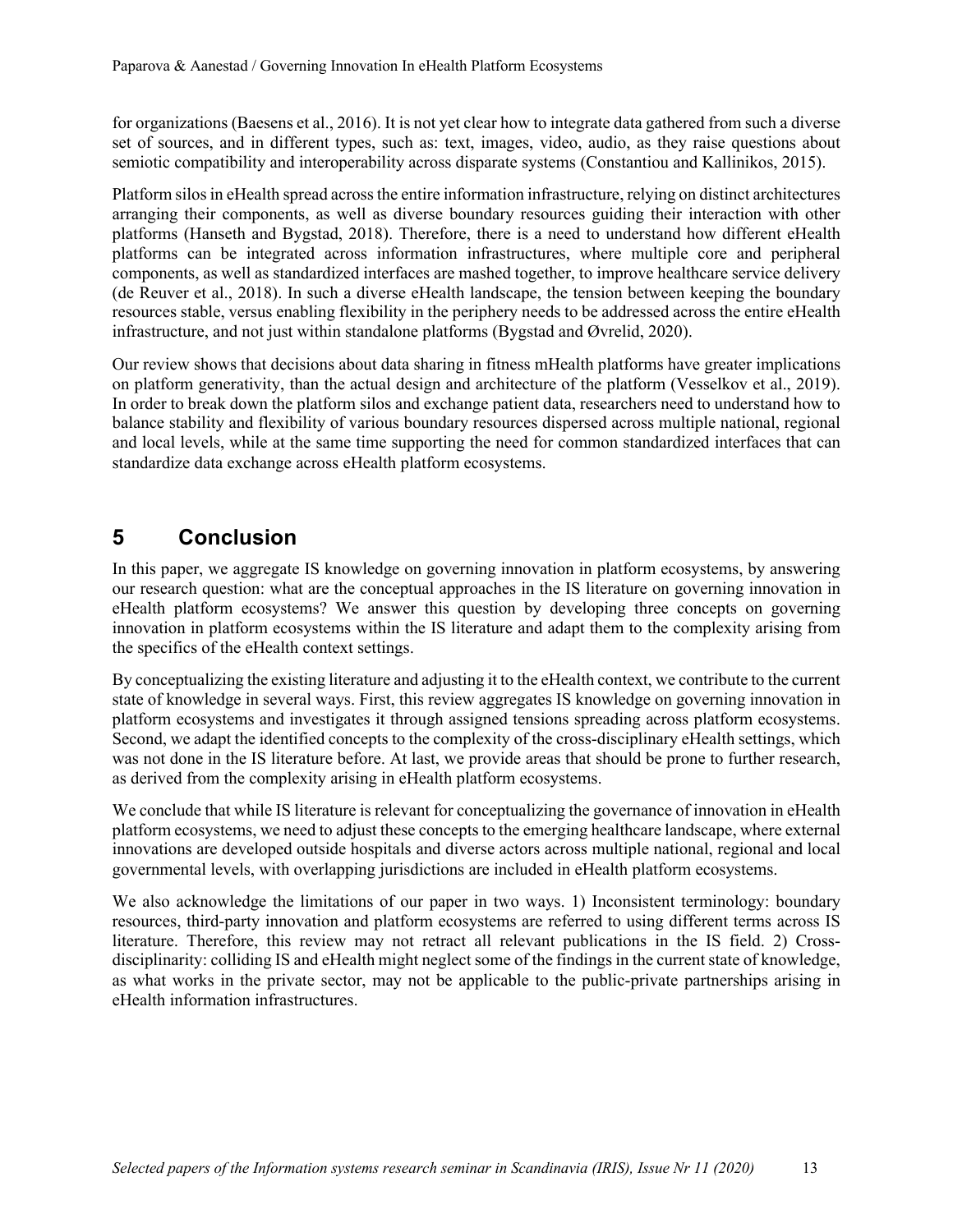#### **6 References**

- Aanestad, M. & Vassilakopoulou, P. (2019). Innovation Readiness in Healthcare Information Infrastructures. Key Resources to Enable Collaborative Digital Innovation. *Proceedings of the 17th Scandinavian Conference on Health Informatics*, (161): 11, 61-66.
- Aanestad, M., Vassilakopoulou, P., Øvrelid, E., 2019. Collaborative Innovation in Healthcare: Boundary Resources for Peripheral Actors. I*CIS 2019 Proceedings*. 24..
- Agarwal, R., Gao, G., DesRoches, C., & Jha, A. (2010). Research Commentary: The Digital Transformation of Healthcare: Current Status and the Road Ahead. *Information Systems Research*, 21(4), 796-809.
- Baesens, B., Bapna, R., Marsden, J.R., Vanthienen, J., KU Leuven, Zhao, J.L., 2016. Transformational Issues of Big Data and Analytics in Networked Business. *MIS Quarterly* 40, 807–818. https://doi.org/10.25300/MISQ/2016/40:4.03
- Baldwin, Carliss Y. and Woodard, C. Jason. The Architecture of Platforms: A Unified View. (2009). Platforms, Markets and Innovation. 19-44. Research Collection School Of Information Systems.
- Bardhan, I., Chen, H., & Karahanna, E. (2020). Connecting systems, data, and people: A multidisciplinary research roadmap for chronic disease management. *MIS Quarterly*, 44(1), 185-200. https://doi.org/10.25300/MISQ/2020/14644
- Boell, S. K., & Cecez-Kecmanovic, D. (2014). A Hermeneutic Approach for Conducting Literature Reviews and Literature Searches. *Communications of the Association for Information Systems*, 34, pppp. https://doi.org/10.17705/1CAIS.03412
- Boudreau, K., 2010. Open Platform Strategies and Innovation: Granting Access vs. Devolving Control. *Management Science* 56, 1849–1872. https://doi.org/10.1287/mnsc.1100.1215
- Brown, A., Fishenden, J., Thompson, M., Venters, W., 2017. Appraising the impact and role of platform models and Government as a Platform (GaaP) in UK Government public service reform: Towards a Platform Assessment Framework (PAF). *Government Information Quarterly* 34, 167–182. https://doi.org/10.1016/j.giq.2017.03.003
- Brunswicker, S., Schecter, A., 2019. Coherence or flexibility? The paradox of change for developers' digital innovation trajectory on open platforms. *Research Policy* 48, 103771. https://doi.org/10.1016/j.respol.2019.03.016
- Bygstad, B., 2017. Generative Innovation: A Comparison of Lightweight and Heavyweight IT. Journal of Information Technology 32, 180–193. https://doi.org/10.1057/jit.2016.15
- Bygstad, B., 2015. The Coming of Lightweight IT, in: ECIS 2015 Completed Research Papers Proceedings. Presented at the ECIS 2015, p. 17.
- Bygstad, B., Hanseth, O., 2016. Governing e-Health Infrastructures: Dealing with Tensions, in: Proceedings of International Conference of Information Systems. Presented at the Thirty Seventh International Conference on Information Systems, Proceedings of International Conference of Information Systems, Dublin, p. 19.
- Bygstad, B., Øvrelid, E., 2020. Architectural alignment of process innovation and digital infrastructure in a high-tech hospital. *European Journal of Information Systems* 1–18. https://doi.org/10.1080/0960085X.2020.1728201
- Constantiou, I.D., Kallinikos, J., 2015. New Games, New Rules: Big Data and the Changing Context of Strategy. *Journal of Information Technology* 30, 44–57. https://doi.org/10.1057/jit.2014.17
- de Reuver, M., Sørensen, C., Basole, R.C., 2018. The Digital Platform: A Research Agenda. Journal of Information Technology 33, 124–135. https://doi.org/10.1057/s41265-016-0033-3
- de Reuver, M., van Wynsberghe, A., Janssen, M., van de Poel, I., 2020. Digital platforms and responsible innovation: expanding value sensitive design to overcome ontological uncertainty. *Ethics Inf Technol.* https://doi.org/10.1007/s10676-020-09537-z
- de Souza, C.R.B., Redmiles, D.F., 2009. On The Roles of APIs in the Coordination of Collaborative Software Development. *Comput Supported Coop Work* 18, 445–475. https://doi.org/10.1007/s10606- 009-9101-3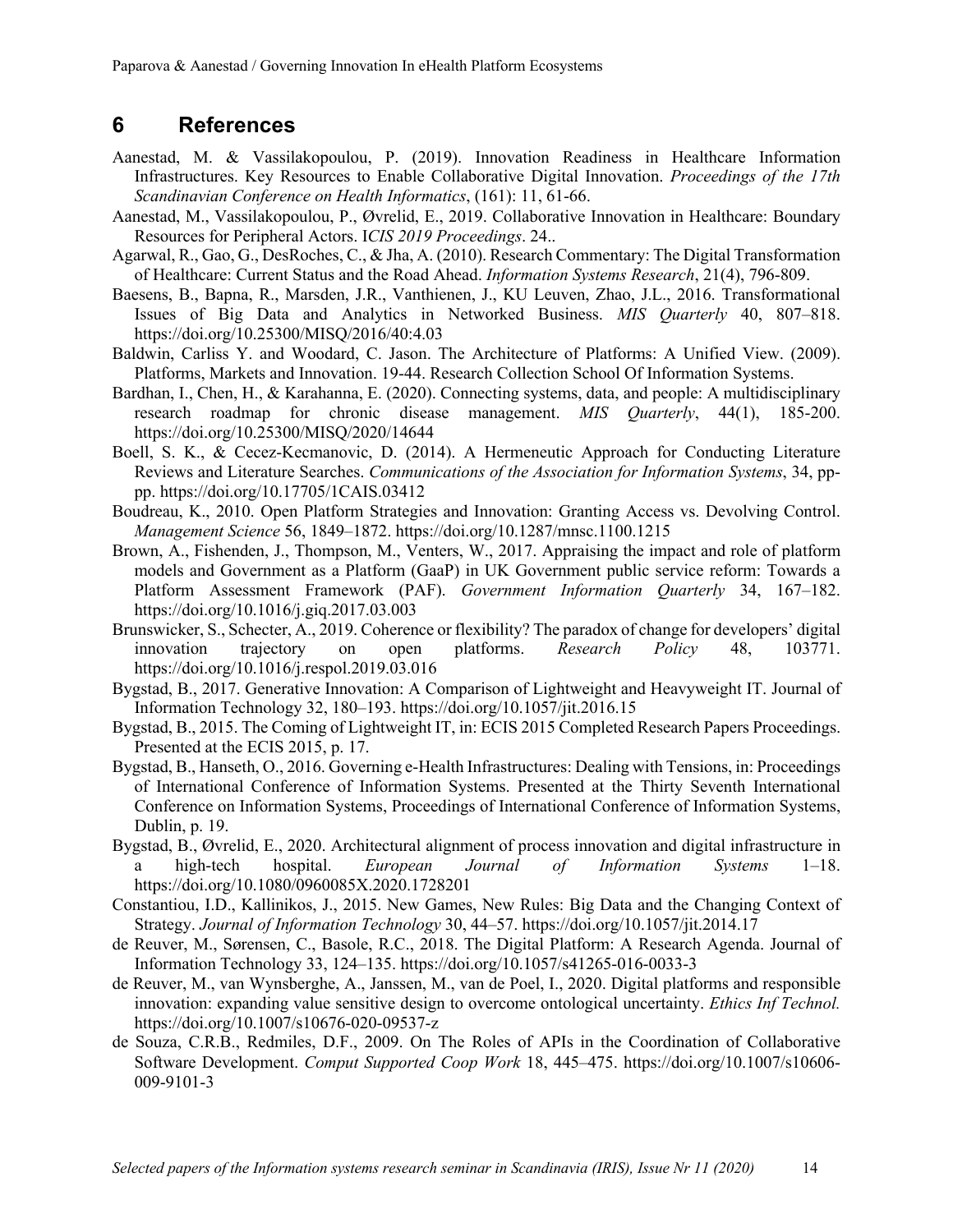- Eaton, B., Elaluf-Calderwood, S., Sørensen, C., Yoo, Y., 2015. Distributed Tuning of Boundary Resources: The Case of Apple's iOS Service System. *MIS Quarterly* 39, 217–243. https://doi.org/10.25300/MISQ/2015/39.1.10
- Farshchian, B.A., Thomassen, H.E., 2019. Co-Creating Platform Governance Models Using Boundary Resources: a Case Study from Dementia Care Services. *Computer Supported Cooperative Work (CSCW)* 28, 549–589. https://doi.org/10.1007/s10606-019-09353-0
- Fichman, R.G., Kohli, R., Krishnan, R., 2011. Editorial Overview—The Role of Information Systems in Healthcare: Current Research and Future Trends. *Information Systems Research* 22, 419–428. https://doi.org/10.1287/isre.1110.0382
- Gawer, A., 2014. Bridging differing perspectives on technological platforms: Toward an integrative framework. *Research Policy* 43, 1239–1249. https://doi.org/10.1016/j.respol.2014.03.006
- Ghazawneh, A., Henfridsson, O., 2013. Balancing platform control and external contribution in third-party development: the boundary resources model: Control and contribution in third-party development. *Information Systems Journal* 23, 173–192. https://doi.org/10.1111/j.1365-2575.2012.00406.x
- Ghazawneh, A., Henfridsson, O., 2010. Governing third-party development through platform boundary resources. Presented at the the International Conference on Information Systems (ICIS), AIS Electronic Library (AISeL), pp.  $1-18$ .
- Goldbach, T., Benlian, A., Buxmann, P., 2018. Differential effects of formal and self-control in mobile platform ecosystems: Multi-method findings on third-party developers' continuance intentions and application quality. Information & Management 55, 271–284. https://doi.org/10.1016/j.im.2017.07.003
- Grisot, M., Hanseth, O., Thorseng, A., 2014. Innovation Of, In, On Infrastructures: Articulating the Role of Architecture in Information Infrastructure Evolution. *JAIS* 15, 197–219. https://doi.org/10.17705/1jais.00357
- Hanseth, O. and Bygstad, B. (2018). Platformization, Infrastructuring and Platform-oriented Infrastructures. A Norwegian e-Health Case. Edited by Petter Nielsen. Working Paper 3/2018. Retrieved from University of Oslo, Information Systems Working Papers
- Hein, A., Schreieck, M., Riasanow, T. et al. Digital platform ecosystems. *Electron Markets* 30, 87–98 (2020). https://doi.org/10.1007/s12525-019-00377-4
- Hilbolling, S., Berends, H., Deken, F., Tuertscher, P., 2020. Complementors as connectors: managing open innovation around digital product platforms. *R&D Management* 50, 18–30. https://doi.org/10.1111/radm.12371
- Kallinikos J, Constantiou ID. Big Data Revisited: A Rejoinder. *Journal of Information Technology.* 2015;30(1):70-74. doi:10.1057/jit.2014.36
- Karhu, K., Gustafsson, R., Lyytinen, K., 2018. Exploiting and Defending Open Digital Platforms with Boundary Resources: Android's Five Platform Forks. *Information Systems Research* 29, 479–497. https://doi.org/10.1287/isre.2018.0786
- Kempton, A., Grisot, M., Brænden, K., Aanestad, M., 2020. Infrastructural tuning in public-private partnerships. Presented at the ECIS.
- Kempton, A.M., Aanestad, M., Grisot, M., Br, K., 2018. Facillitating value creation and digital innovation in public-private platforms 9.
- MacCormack, A., Baldwin, C., Rusnak, J., 2010. The Architecture of Complex Systems: Do Core-periphery Structures Dominate? 37.
- McLoughlin, I.P., Garetty, K., Wilson, R., Dalley, A., Ping, Y., 2016. Doing Infrastructural Work: The Role of Boundary Objects in Health Information Infrastructure Projects. *Scandinavian Journal of Information Systems* 31.
- Modol, J.R., 2017. Maintaining the Pharmacy Model: The Catalan Electronic Prescription Infrastructure, in: Aanestad, M., Grisot, M., Hanseth, O., Vassilakopoulou, P. (Eds.), Information Infrastructures within European Health Care: Working with the Installed Base, Health Informatics. Springer International Publishing, Cham, pp. 55–72. https://doi.org/10.1007/978-3-319-51020-0\_5
- Msiska, B., 2018. Cultivating Third Party Development in Platformcentric Software Ecosystems: Extended Boundary Resources Model 10, 18.